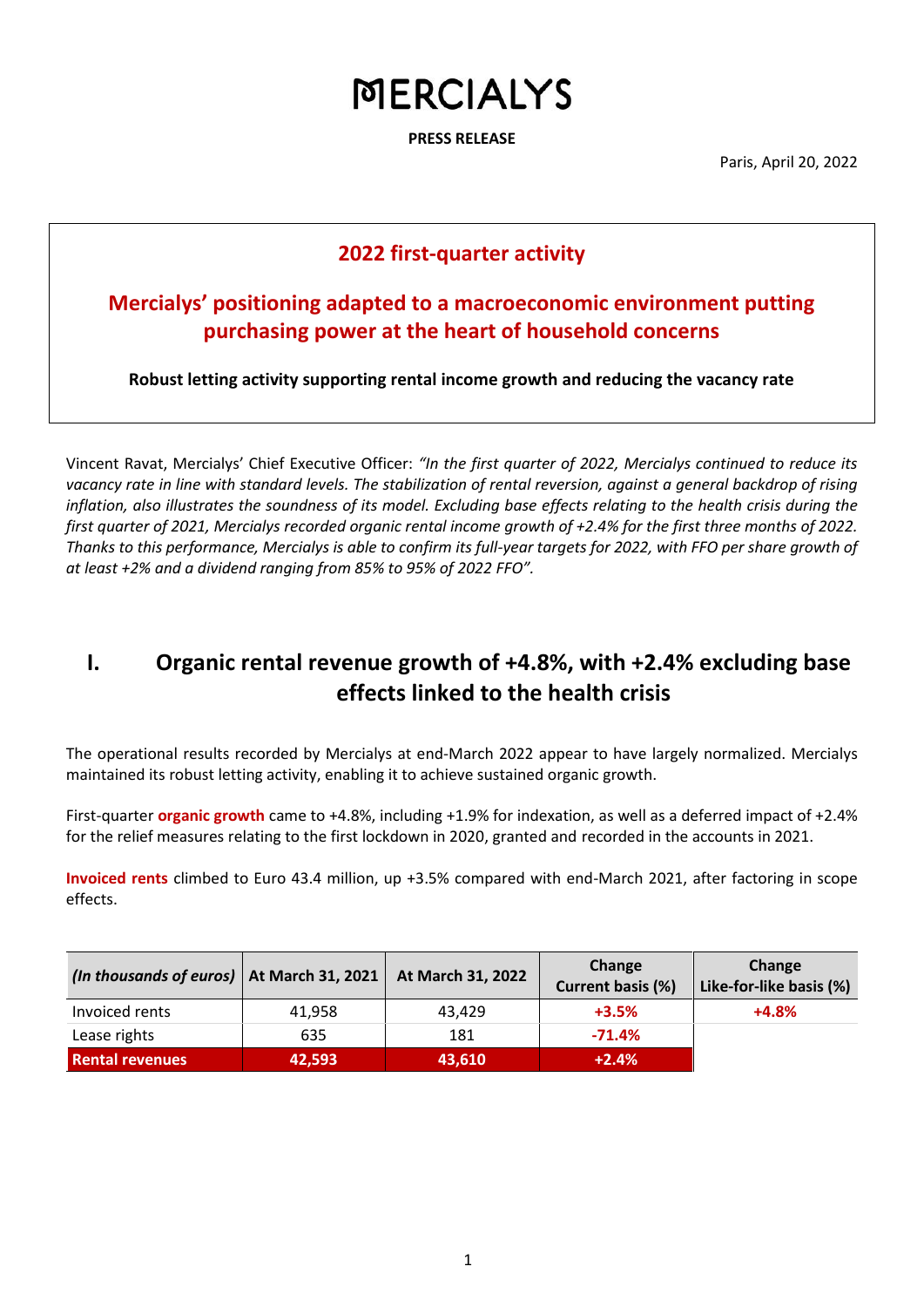The change in invoiced rents reflects the following factors:

|                                                                     | At March 31, 2021 |                  | At March 31, 2022 |          |
|---------------------------------------------------------------------|-------------------|------------------|-------------------|----------|
| Indexation                                                          | $+0.5$ pp         | $+£0.2m$         | $+1.9$ pp         | +€0.8m   |
| <b>Contribution by Casual Leasing</b>                               | $-1.0$ pp         | -€0.5m           | $+1.4$ pp         | $+£0.6m$ |
| Contribution by variable rents                                      | $-1.4$ pp         | $-£0.7m$         | $+0.2$ pp         | $+£0.1m$ |
| Actions carried out on the portfolio                                | $-1.2$ pp         | $-60.5m$         | $-1.1$ pp         | $-£0.4m$ |
| Accounting impact of "Covid-19 rent relief"<br>granted to retailers | $-2.9$ pp         | $-£1.4m$         | $+2.4$ pp         | $+£1.0m$ |
| <b>Growth (like-for-like)</b>                                       | $-6.0$ pp         | $-\epsilon$ 2.8m | $+4.8$ pp         | $+£2.0m$ |
| Asset acquisition and sales                                         | $-3.7$ pp         | -€1.7m           | $-1.0$ pp         | $-£0.4m$ |
| Other effects                                                       | $0.0$ pp          | €0.0m            | $-0.3$ pp         | $-60.1m$ |
| <b>Growth (current basis)</b>                                       | $-9.8$ pp         | $-£4.6m$         | $+3.5$ pp         | $+£1.5m$ |

**Lease rights** and **despecialization indemnities** received over the period totaled Euro 0.2 million, compared with Euro 0.6 million at end-March 2021, after factoring in the deferrals applicable under IFRS. This reduction is linked primarily to the end of the staggered recognition of lease rights relating to the extension of Le Port on Reunion Island, carried out in 2018.

**Rental revenues** therefore came to Euro 43.6 million at March 31, 2022, up +2.4% from March 31, 2021.

### **II. Operational indicators resilient in an uncertain context**

During the first quarter of 2022, business continued to be marked by various elements linked to the general health environment, the inflationary macroeconomic context and the outbreak of the crisis in Ukraine.

However, capitalizing on the strong positions of its retail sites, Mercialys has rolled out a robust letting policy, making it possible to **further reduce the vacancy rate**. At end-March 2022, the current financial vacancy rate was 2.9%, significantly lower than at end-December 2021 (3.2%). The total vacancy rate (including "strategic" vacancies following decisions to facilitate the deployment of extension or redevelopment plans) was 4.5% at end-March 2022, which is also significantly lower than at end-2021 (4.9%).

The robust letting performance is illustrated by the 61 leases signed for renewals or relettings during the first quarter of 2022 for around 12,000 sq.m. The **reversion rate** associated with these negotiations was +0.1%.

The stabilization of reversion appears to be satisfactory in a context marked by geopolitical risks, with their impacts on household consumption still uncertain, as well as rising inflation, reflected in the increase in the new rents negotiated.

Alongside this, Mercialys has continued moving forward with its efforts concerning its **collection rate**. This came to 93.0% at April 15, 2022 for 2021, highlighting the significant progress made compared with the 88.8% recorded at December 31, 2021. The collection rate for the first quarter of 2022 was 92.9% at April 15, 2022.

The support package put in place for rent and charges  $^{(1)}$ , with a view to preventing the spread of the Covid-19 epidemic, was subject to payments by the French State during the first quarter of 2022. However, a significant number of tenant applications are still being processed. The continued rollout of these government support measures is expected to help improve the collection rate for 2021 over the coming months.

*<sup>(1)</sup> Support package relating to certain retail and service activities that were forbidden from welcoming members of the public during the first half of 2021.*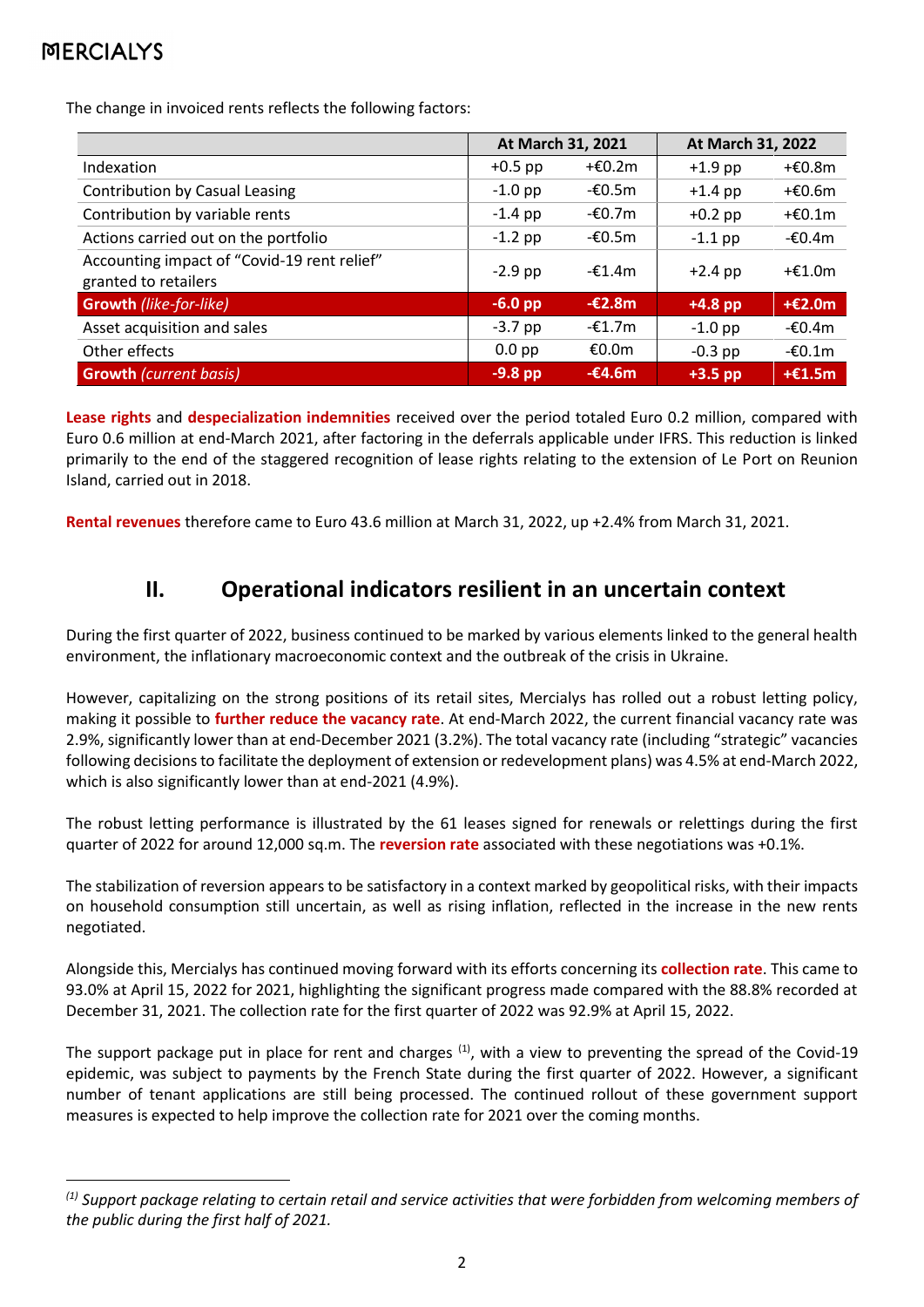Rising inflation is putting the issue of purchasing power back at the heart of households' concerns. The positioning of Mercialys' sites is aligned with these stakes; on the one hand, through a food offering that is affordable thanks to the hypermarkets anchoring its centers, which represent an attractive format in terms of pricing, and, on the other hand, through its range of affordable retailers across all consumption segments.

## **III. Dividend of Euro 0.92 per share proposed at the General Meeting on April 28, 2022**

As announced on February 14, 2022, Mercialys' Board of Directors will submit a proposal at the General Meeting on April 28, 2022 for a **dividend** of Euro 0.92 per share, compared with a limited dividend of Euro 0.43 per share for 2020. The payout corresponds to 85% of 2021 FFO and offers a yield of 5.2% on the NDV of Euro 17.60 per share at end-2021 and 10.7% on the year's closing price.

This proposed dividend is based on the distribution requirement with the SIIC tax status concerning exempt profits from:

- property rental or sub-letting operations (including dividends paid by the subsidiaries subject to the SIIC system), i.e. Euro 0.39 per share;
- the distribution based on 70% of exempt profits for 2021 from the disposal of properties and investments in real estate companies, i.e. Euro 0.01 per share;
- the distribution based on 70% of exempt profits for 2020 from the disposal of properties and investments in real estate companies, i.e. Euro 0.38 per share;
- the distribution of exempt income recorded on the Company's balance sheet for Euro 0.14 per share.

The ex-dividend date is May 3, 2022, with the dividend to be paid on May 5, 2022.

## **IV. Changes in the shareholding structure**

Following on from the gradual scaling back of its interest in Mercialys' capital that began in 2018, the Casino group announced, on April 4, 2022, that it had sold 10.3% of Mercialys' capital through a total return swap. Following this operation, the Casino group no longer holds any Mercialys shares or voting rights.

This withdrawal by the Casino group has helped further strengthen the float within Mercialys' shareholding structure, benefiting the share's liquidity. The Generali group is the Company's largest shareholder, with 7.85% of its capital. During its meeting on April 28, the Board of Directors will review the changes in the shareholder base and the corresponding governance structure. Information will be released to the market, if applicable.

\* \* \*

This press release is available on [www.mercialys.com](http://www.mercialys.com/).

**Analyst and investor contact** Luce-Marie de Fontaines Tel: +33 (0)1 82 82 75 63 Email[: ldefontaines@mercialys.com](mailto:ldefontaines@mercialys.com)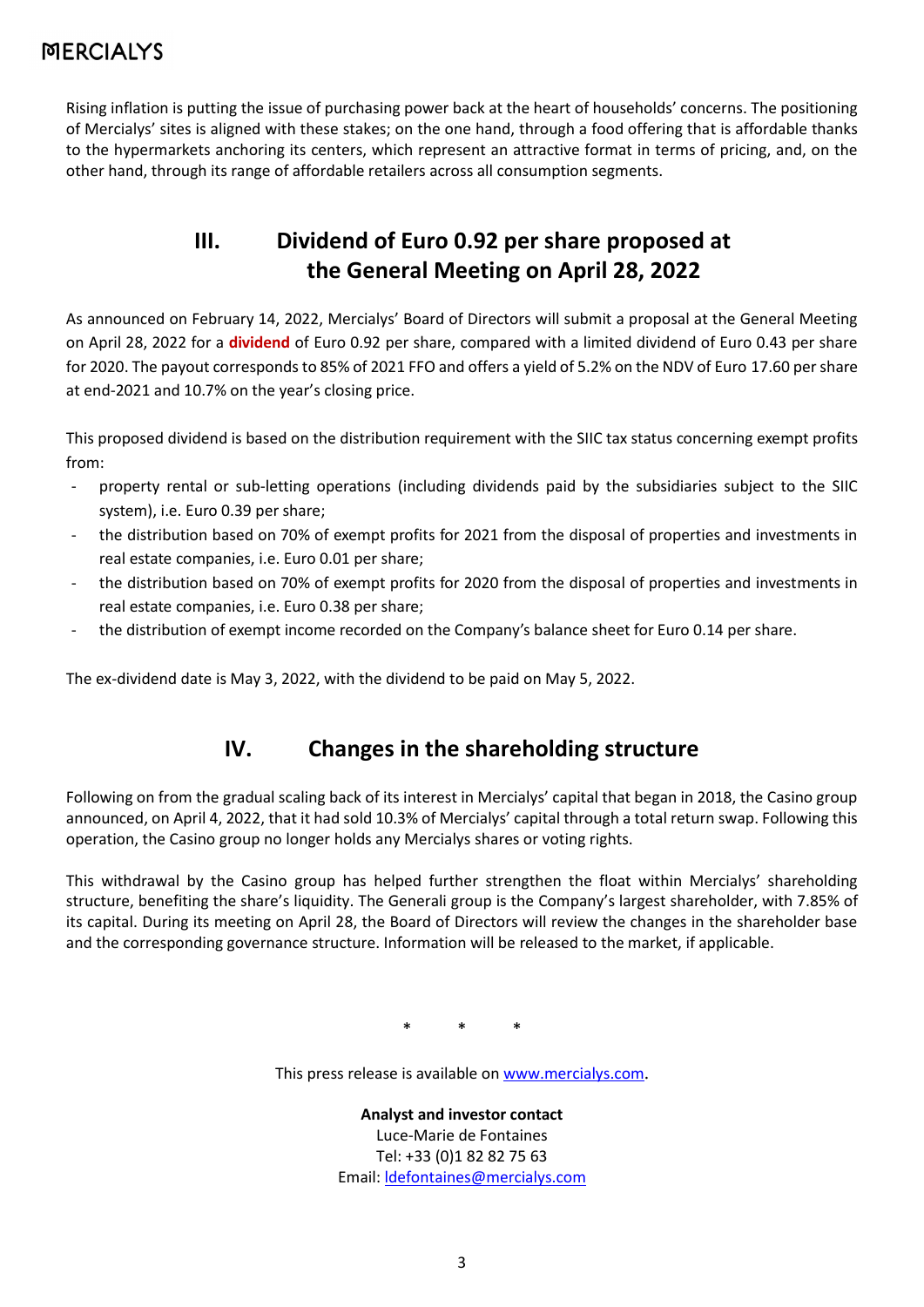#### **About Mercialys**

Mercialys is one of France's leading real estate companies. It is specialized in the holding, management and transformation of retail spaces, anticipating consumer trends, on its own behalf and for third parties. At December 31, 2021, Mercialys had a real estate portfolio valued at Euro 3.1 billion (including transfer taxes). Its portfolio of 2,134 leases represents an annualized rental base of Euro 168.8 million. Mercialys has been listed on the stock market since October 12, 2005 (ticker: MERY) and has "SIIC" real estate investment trust (REIT) tax status. Part of the SBF 120 and Euronext Paris Compartment B, it had 93,886,501 shares outstanding at December 31, 2021.

#### *IMPORTANT INFORMATION*

*This press release contains certain forward-looking statements regarding future events, trends, projects or targets. These forward-looking statements are subject to identified and unidentified risks and uncertainties that could cause actual results to differ materially from the results anticipated in the forward-looking statements. Please refer to Mercialys' Universal Registration Document available at [www.mercialys.com](http://www.mercialys.com/) for the year ended December 31, 2021 for more details regarding certain factors, risks and uncertainties that could affect Mercialys' business. Mercialys makes no undertaking in any form to publish updates or adjustments to these forward-looking statements, nor to report new information, new future events or any other circumstances that might cause these statements to be revised.*